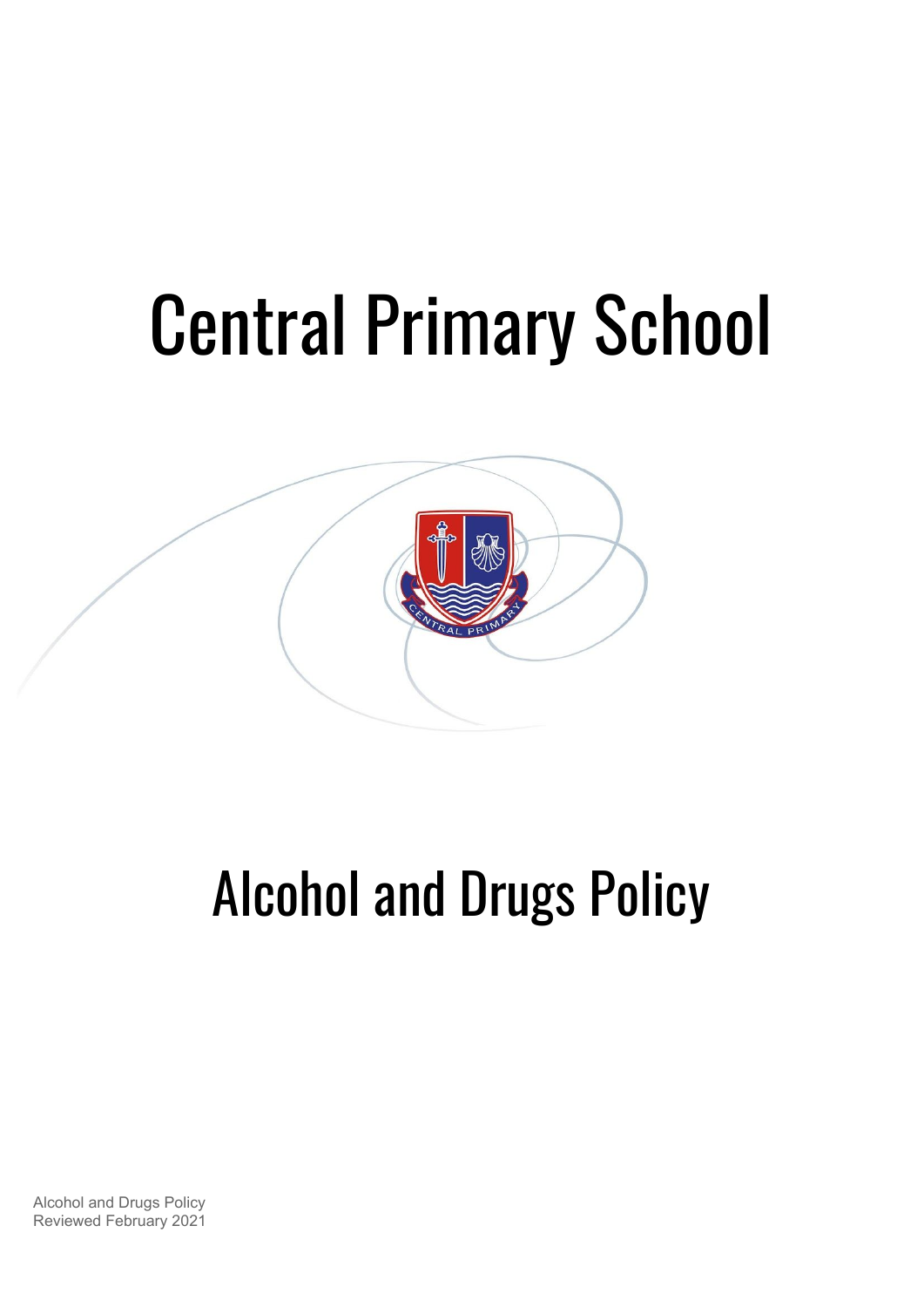#### **Our motto: Children are Central**

#### **INTRODUCTION**

The Governing Body of Central Primary is committed to providing a safe and productive work environment and to promoting the health, safety and well-being of its employees. The Alcohol and Drugs at Work Policy is designed to ensure that employees are aware of the risks associated with alcohol/drug misuse and the consequences of their actions.

The inappropriate use of alcohol or drugs can damage the health and well-being of employees and have far-reaching effects on their personal and working lives. At work, alcohol or drug misuse can result in reduced levels of attendance, sub-standard work performance and increased health and safety risks not only for the individual concerned but also for others, for example colleagues, pupils, parents and contractors. Furthermore, the effects of alcohol or drug misuse are likely to be detrimental to the school's reputation.

The policy applies to:

- All employees of the school, including the Headteacher;
- Staff who are centrally employed by the local authority (LA) **and** who work solely at the school;
- Staff employed in units or bases that are attached to a school
- Any person who hires or attends the school as part of a let or event

The policy does not apply to:

- Staff employed at Education Support Centres;
- Peripatetic staff who are centrally employed by the LA;
- School meals staff employed by Hertfordshire Catering or by an external contractor;
- Employees of external contractors and providers of services. (Such staff are covered by the relevant procedures of their employing body)

#### **2. PURPOSE, SCOPE, PRINCIPLES AND DEFINITIONS**

Where the Headteacher is the subject of concern, it will be the responsibility of the Chair of Governors to ensure that the steps in this policy are followed.

This policy covers the use and misuse of intoxicating substances, which include alcohol, solvents, legal and illegal drugs, prescription and over-the-counter medicines and other substances that could adversely affect work performance and/or health and safety.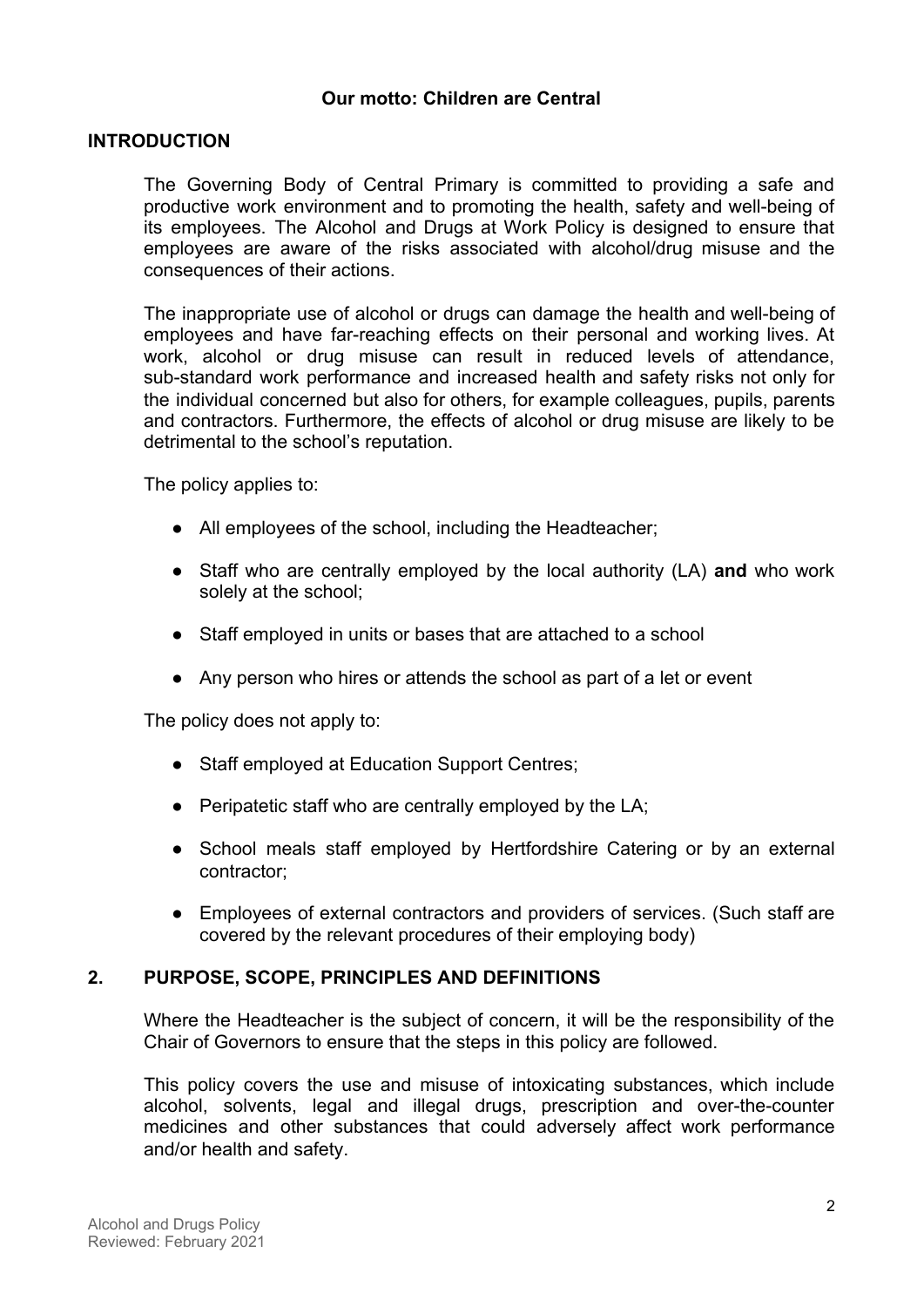The purpose of this policy is to:

- Promote awareness and prevent alcohol and drug addiction.
- Identify and provide help and support to those with an alcohol or drug related problem.
- Encourage a sensible approach to the consumption of alcohol.
- Provide clear guidelines on the consumption of alcohol at work including off site activities.
- Safeguard employees, pupils and visitors from the hazards of alcohol and drug abuse.
- Provide appropriate support and advice to Headteachers/ Governing Bodies on how best to deal with employees who may suffer from alcohol and/or drug related problems.
- Engender a climate that encourages openness and honesty (within the boundaries of strict personal confidentiality and legal requirements) and that gives employees, Headteachers and Governing Bodies confidence to deal with substance misuse problems by following a clear procedure.

Drug and alcohol misuse should become a matter of concern to the Headteacher/ Governing Body when misuse interferes with an individual's work capacity, conduct, health or attendance.

# **2.1 Definition of drug misuse**

Drug misuse refers to the use of illegal drugs and the misuse, whether deliberate or unintentional, of prescribed drugs and substances such as solvents. Drug misuse can harm the misuser both physically and mentally and through the misuser's actions, other people and the environment.

# **2.2 Definition of alcohol abuse**

Alcohol abuse is defined as a level of consumption which affects an employee's ability to carry out their duties. The simultaneous use of alcohol and drugs is particularly dangerous.

# **2.3 Gambling**

See Appendix 3 for guidance on gambling problems.

# **2.4 Code of conduct**

Staff must not engage in conduct outside work which could seriously damage the reputation and standing of the school or the employee's own reputation or the reputation of other members of the school community in line with the code of conduct for staff members.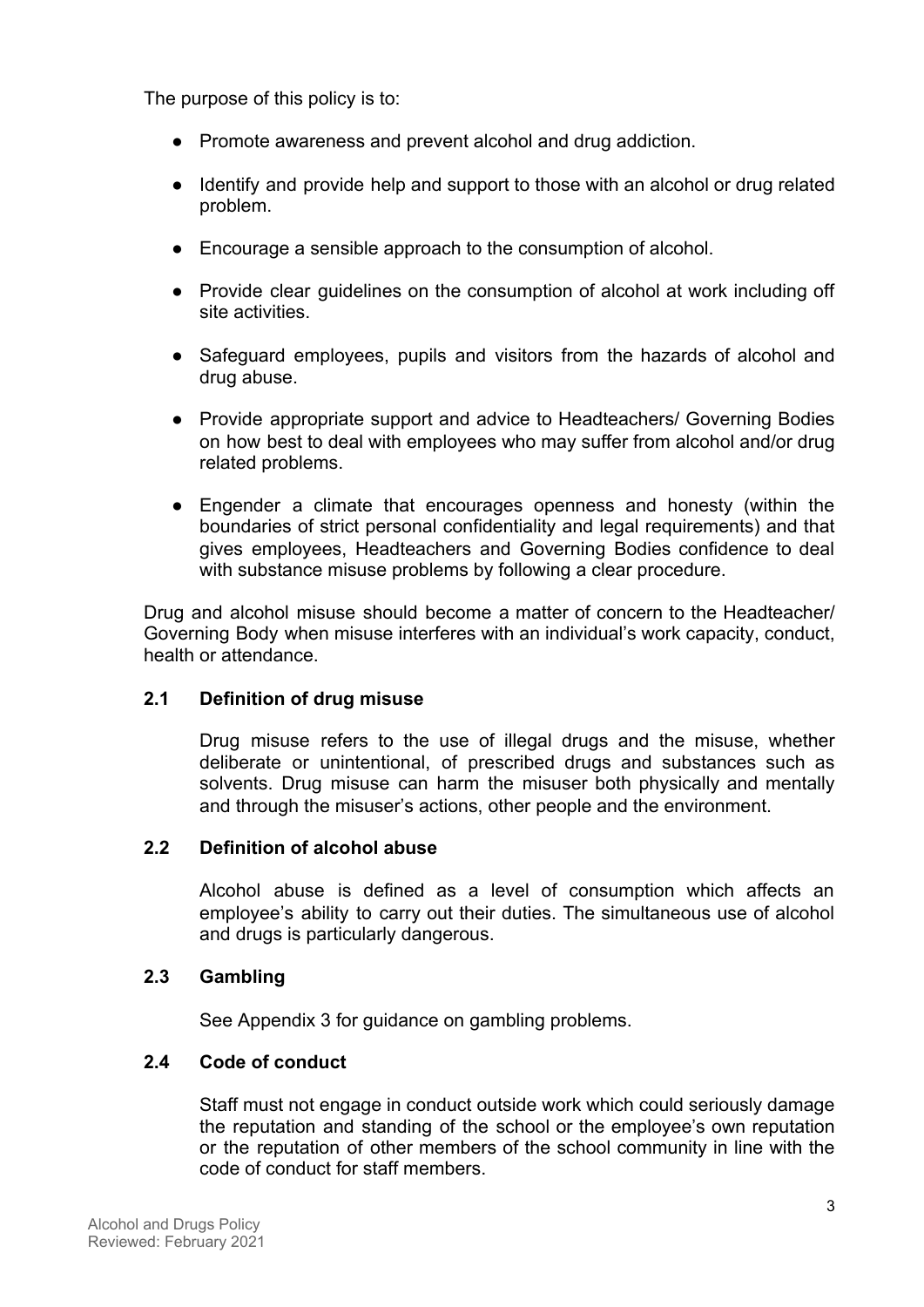#### **3. EMPLOYEE RESPONSIBILITIES IN MANAGING ALCOHOL AND DRUG MISUSE**

- All employees are expected to ensure that their personal consumption of alcohol or use of prescribed drugs does not interfere with their ability to perform their duties safely and competently. Being under the influence of drink and/or drugs while at work may lead to suspension from employment while a disciplinary investigation takes place.
- Any employee suffering from drug or alcohol dependency should declare such dependency, and the school will subsequently provide reasonable assistance, treating absences for treatment and/or rehabilitation as any other sickness absence. See Appendix 2 for further reading and support mechanisms.
- Failure to accept help or continue with treatment or breach of the conditions in section 9.1 may render the employee liable to normal disciplinary procedures.
- Intoxicating substances such as alcohol may remain in the system for some time and even small amounts can impair performance and jeopardise safety. Employees are responsible for allowing sufficient time for the intoxicating substance to leave their system before reporting for work, this can apply to reporting for work the next day.

### **4. CONSUMPTION OF ALCOHOL AND/OR DRUGS DURING THE WORKING DAY**

#### **4.1 Alcohol**

To ensure the safety of all children and staff, all school employees including those who have direct or indirect contact with children are forbidden from consuming alcohol at any time during the working day, including breaks. Any breach of this condition will be investigated under the school's disciplinary procedure.

For guidance on the consumption of alcohol on school trips, social events etc. please see Appendix 4.

#### **4.2 Illegal Drugs**

The use of illegal drugs or the misuse of other drugs is forbidden at any time during the working day, including breaks and if alleged is likely to be investigated under the school's disciplinary procedures.

#### **4.3 Prescribed Drugs**

Exceptions apply to drugs prescribed for the individual or over-the-counter medicines used for their intended purpose (in accordance with the instructions given by the prescriber, pharmacist or manufacturer) and where the safety of the individual or others with whom they come into contact is not compromised. Employees must notify the Headteacher or the relevant designated person should they be prescribed medication or plan to take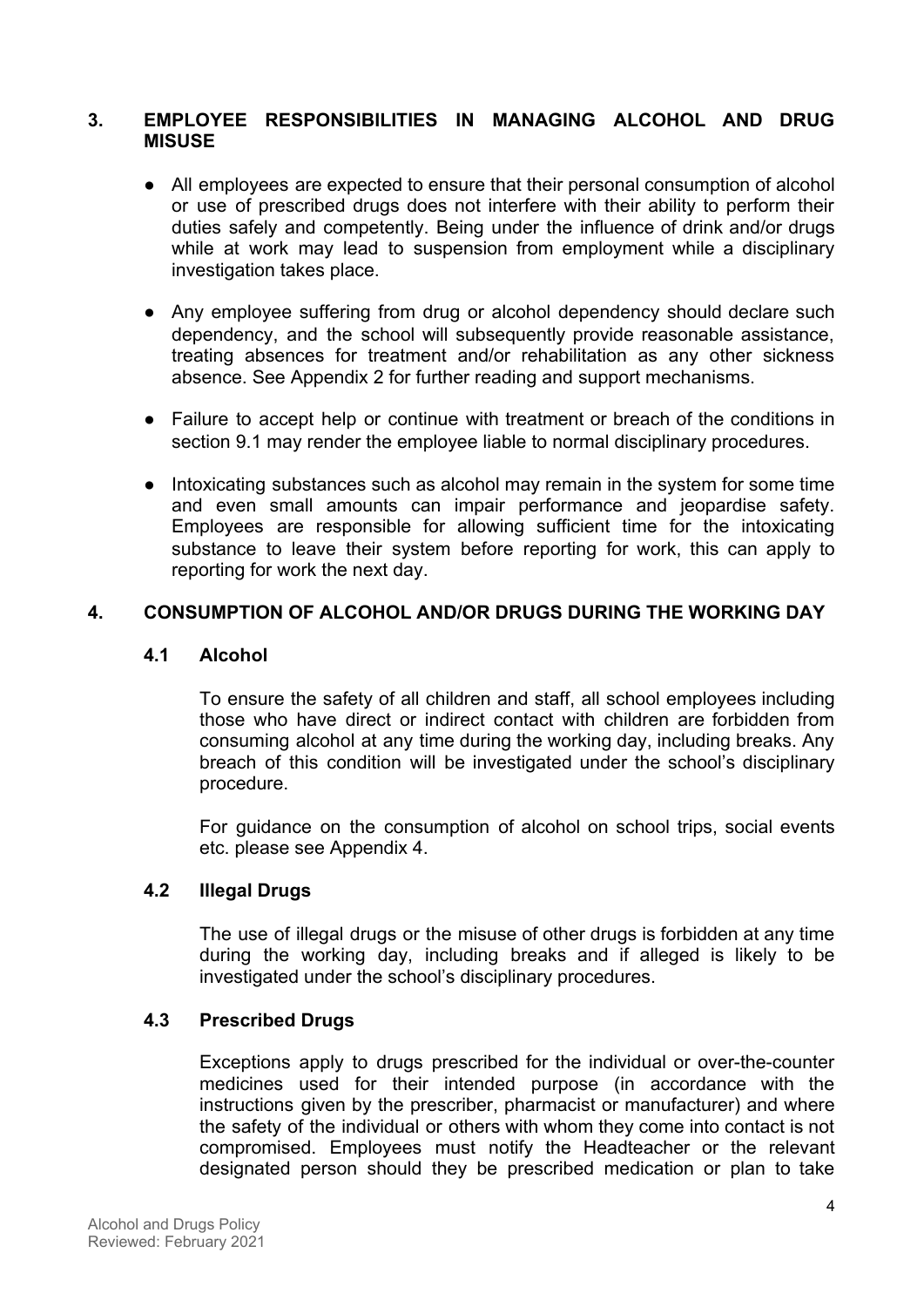medication that may cause side effects and impair their ability to undertake their duties safely and effectively in which case the employee may need to have reasonable adjustments made to enable them to continue working or be certified sick as appropriate.

# **5. POSSESSION OR DEALING IN DRUGS**

Possession or dealing in drugs at work should be reported immediately to the LADO (Local Authority Designated Officer) and police and the following action must be taken:

- Do not alert the employee of your intention to call the police and do not send them home.
- Contact the LADO (Local Authority Designated Officer) in line with Module 10 of the HSCB (Hertfordshire Safeguarding Children board) Child Protection Procedures.
- Contact the police.
- Wait for further instruction from the LADO and police.
- Inform your allocated HR Manager of the above.

# **6. DRIVING BANS RELATED TO ALCOHOL OR DRUGS**

Where employees who are required to drive as part of their conditions of employment are disqualified from driving as a result of an alcohol or drugs related offence the Headteacher may consider redeployment, if appropriate within school. If redeployment within school is not an option, then the employees continuing employment may be at risk. Consideration should be taken to the possibility of the employee bringing the school into disrepute, which may then require an investigation under the school's disciplinary procedure.

# **7. PROCEDURE**

If the Headteacher is the subject of concern, the Chair of Governors should be responsible for following the steps identified below.

### **7.1 An employee who appears to be under the influence of drugs and/or alcohol while at work.**

The Health and Safety Executive guidance states that if an employer knowingly allows an employee under the influence of excess alcohol or drugs to continue working and thereby placing the employee or others at risk, the employer could be prosecuted. Therefore, where suspected consumption of alcohol or drugs is judged to affect work performance or conduct, the Headteacher or designated person will need to take immediate action.

▪ Send the employee home so that they and others are removed from potential risks. Consideration should be taken to their ability to return home safely, e.g. for them not to drive themselves home.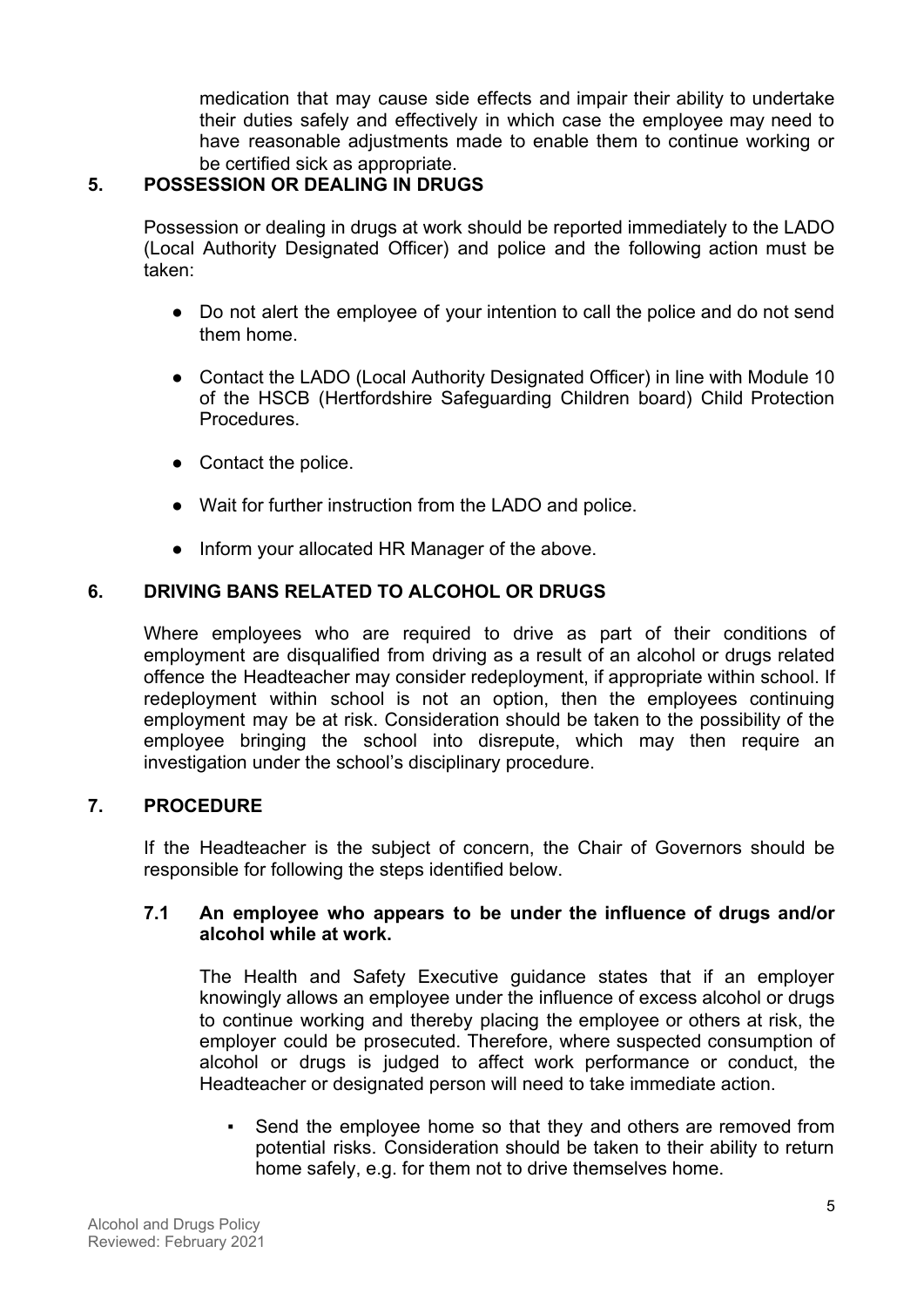▪ Consider whether it is appropriate to initiate a disciplinary investigation under the School's Disciplinary Procedure. See the Model Disciplinary Procedure for schools for further information and how to follow the procedure.

## **7.2 An employee who appears to have a drug and/or alcohol problem**

Employees who are identified as possibly experiencing alcohol/drug related problems (see Appendix 1 for examples), whether by observation, poor performance, conduct or by their own voluntary admission, must be given the following assistance:

- If the Headteacher has concerns that an employee may have a drug or alcohol problem, he/she must first arrange an informal meeting to discuss his/her concerns with that employee. The employee may be accompanied by a Union or Professional Association representative or a work colleague and no one else.
- During the initial meeting, the Headteacher should suggest to the employee that support is provided by way of a referral to the Occupational Health Unit. The employee should be made aware that his/her co-operation is required during the referral process in order for the Occupational Health Unit to be able to provide full support and advice. See Health and Attendance Policy for Schools for further guidance on the occupational health referral process.
- If the schools buys into an Employee Assistance Programme (see Appendix 2) advise the employee to take up their services.
- The Headteacher should make it clear to the employee that any necessary time off will be granted for treatment/ support in accordance with the leave of absence policy.
- The employee should return, as far as possible, to their normal duties during and after treatment. This will depend on their ability to perform those duties or on the consequent risk of relapse due to a return to those duties. If a return to normal duties is not considered to be appropriate, redeployment or other suitable options may be considered by the governing body.

#### **8. WHEN TO APPLY THE DISCIPLINARY PROCEDURE**

The school will, where appropriate to do so, adopt a constructive and supportive approach when dealing with employees who may be experiencing drug or alcohol dependency/addiction. This means that employees seeking assistance for a substance misuse problem will not have their employment terminated simply because of their dependence/addiction.

Notwithstanding the above, there will be circumstances where breaches of the policy, whether dependency-related or not, will be treated as a disciplinary matter and may result in the summary dismissal of the employee.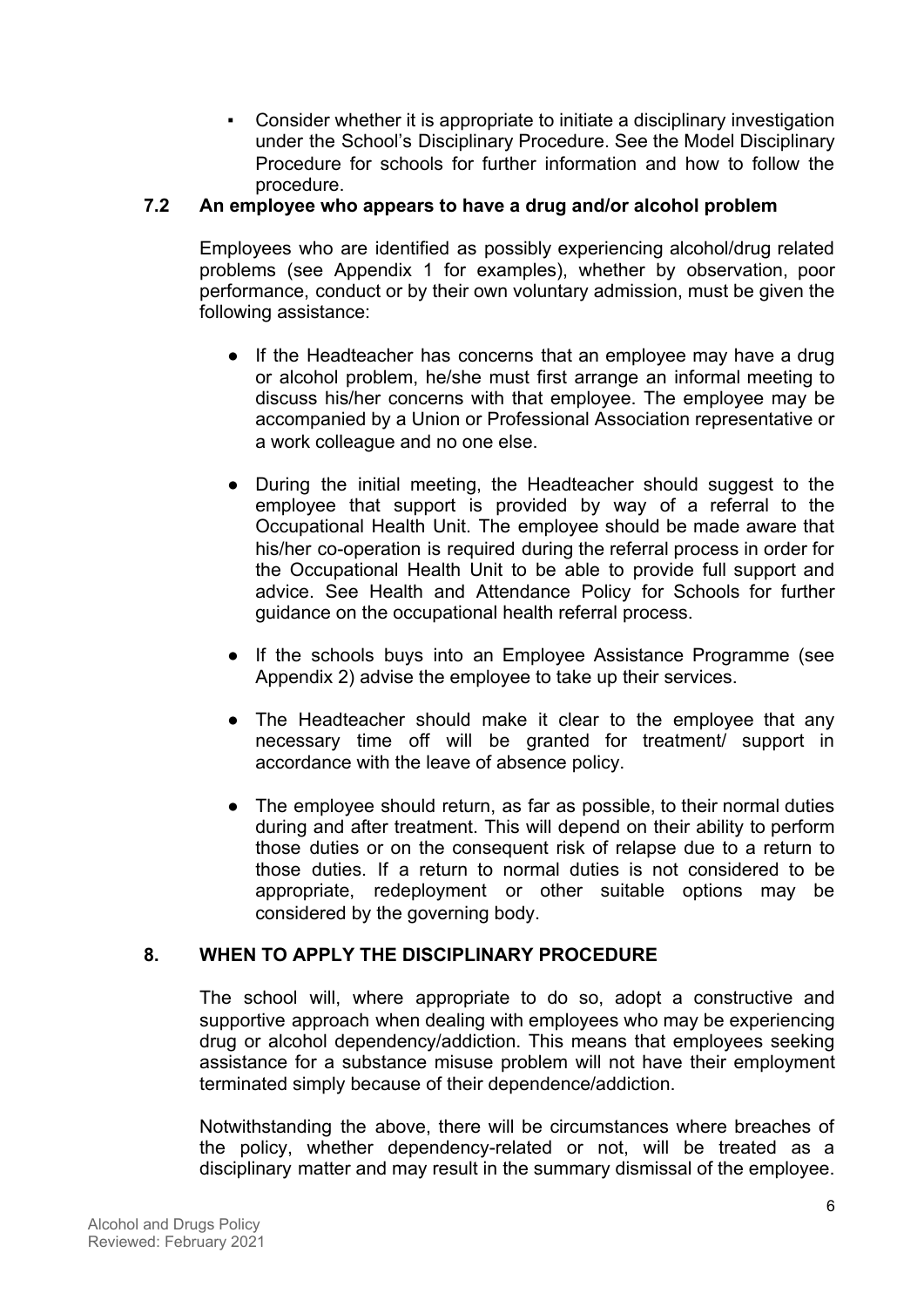Examples of issues that will be subject to disciplinary action, including the possibility of dismissal, are:

- working under the influence of alcohol or drugs;
- incapacity through alcohol or being under the influence of illegal drugs;
- being convicted of any criminal offence connected with alcohol or drugs, regardless of whether the offence took place inside or outside the workplace;
- reasonable suspicion of activities, such as possession, consumption, dealing/trafficking, selling, storage of controlled drugs, either on work premises or engaging in such activities outside of work.

This list is not exclusive or exhaustive. Disciplinary action will in all cases be proportionate to the circumstances of the breach of this policy.

# **Equality**

In accordance with the Equality Act 2010 we seek to:

- a) **eliminate discrimination**, harassment, victimisation and any other conduct that is prohibited by or under the act
- b) **advance equality of opportunity** between persons who share a relevant protected characteristic and persons who do not share it
- c) **foster good relations** between persons who share a relevant protected characteristic and persons who do not share it

Our Drugs and Alcohol Policy seeks the promotion of equality through ensuring that all users of the school have a safe environment in which they can foster good relations.

### **Review**

This policy will be reviewed annually in line with all other safeguarding policies.

**Appendix 1**

# **SIGNS OF ALCOHOL AND DRUG ABUSE**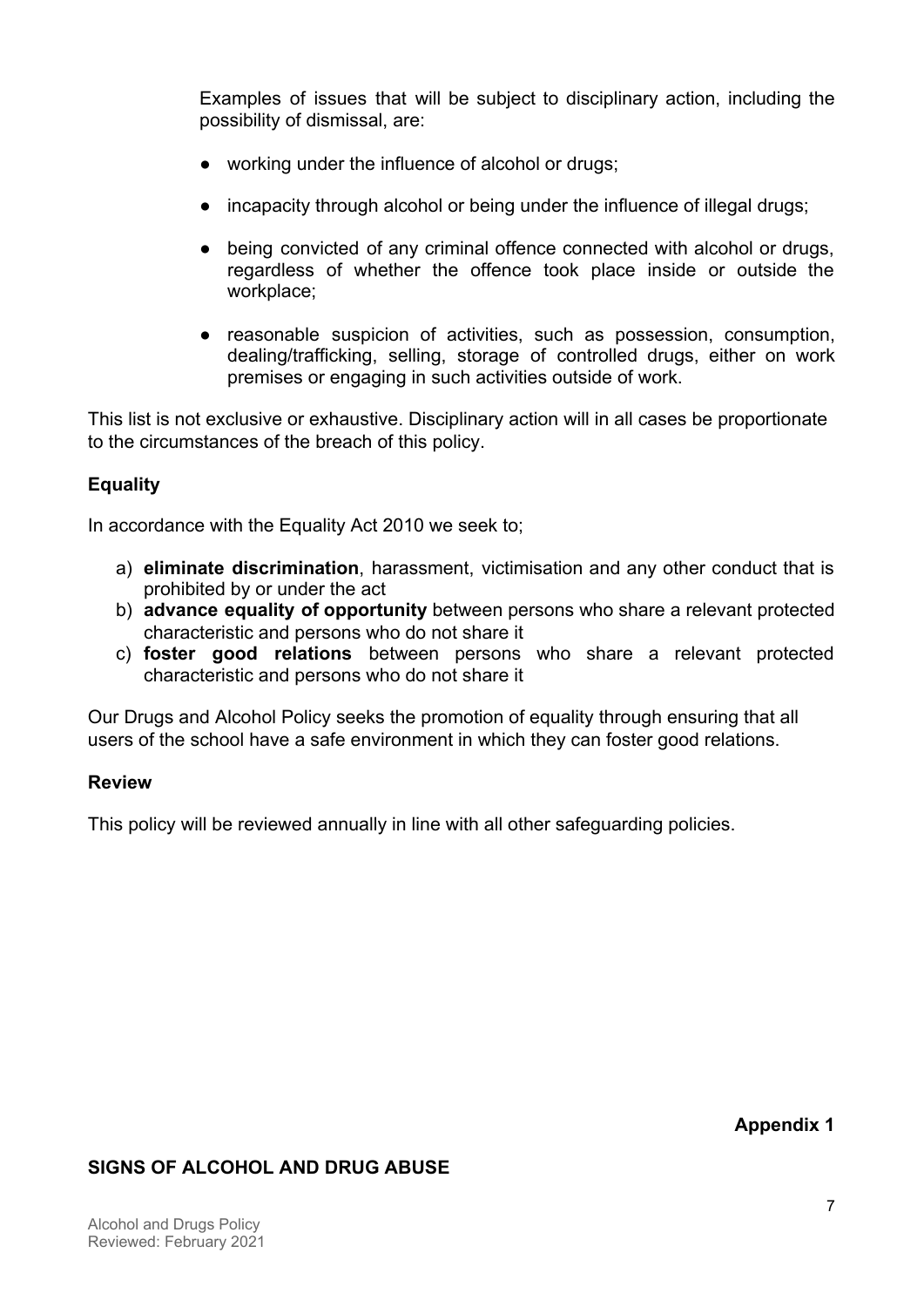Listed below are examples of the kind of symptoms which someone with an alcohol or drugs related problem may present. **Not all these symptoms will appear in every instance and it is possible that some of these symptoms may not be connected with alcohol or drugs** in which case signs which give cause for concern should be addressed appropriately.

#### **Absenteeism/Irregular attendance**

- Multiple instances of unauthorised leave
- Frequent Monday or Friday absences
- Unusually high absenteeism (e.g. for colds, flu, gastritis and general malaise)

#### **Reporting for work**

- Excessive lateness, for example on a Monday morning or returning from lunch
- Smelling of alcohol
- Unkempt appearance/lack of hygiene

#### **Absenteeism whilst at work**

- Repeated absences from the post, more often than necessary
- Frequent trips to the toilet
- Overlong tea/coffee breaks
- Leaving work early

#### **Lack of concentration and confusion**

- Work requires greater effort
- Jobs take an unreasonable time to complete
- Difficulty in recalling instructions and details
- Increasing difficulty in handling complex assignments
- Difficulty in recalling errors

#### **Spasmodic work patterns and deteriorating performance**

- Alternate periods of high and low productivity
- Increasing general unreliability and unpredictability
- Missed deadlines
- Mistakes due to inattentiveness or poor judgement
- Complaints from colleagues about behaviour
- Attempts to borrow money from colleagues
- Avoidance of manager or colleagues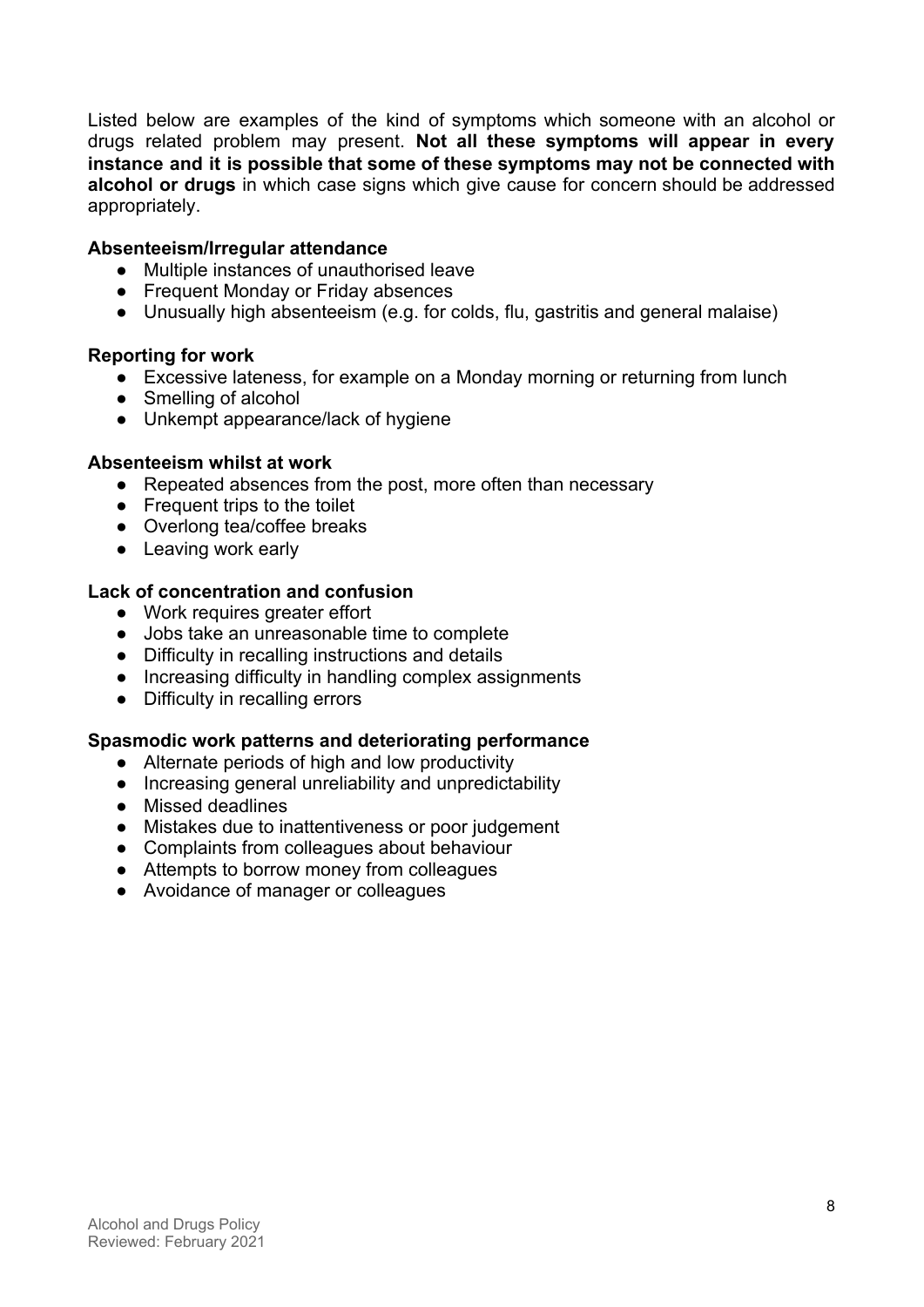| ı           |
|-------------|
|             |
|             |
| I<br>٠      |
|             |
|             |
| ı           |
|             |
|             |
|             |
|             |
|             |
| ׇ֠          |
|             |
|             |
| l           |
| ֠           |
|             |
| I<br>ı      |
|             |
| i           |
|             |
|             |
|             |
|             |
|             |
| i<br>٠<br>Ï |
| ı           |
|             |
| ı           |

**Appendix 2** 

|                                                      | <b>Additional Support Mechanisms</b>                                                                                                                                                                                                                                                                                                                                                                                                     |                                                                   | <b>Appendix 2</b>                                                      |
|------------------------------------------------------|------------------------------------------------------------------------------------------------------------------------------------------------------------------------------------------------------------------------------------------------------------------------------------------------------------------------------------------------------------------------------------------------------------------------------------------|-------------------------------------------------------------------|------------------------------------------------------------------------|
| Organisation                                         | <b>Detail</b>                                                                                                                                                                                                                                                                                                                                                                                                                            | Telephone                                                         | Website                                                                |
| PPC Worldwide<br>Programme<br>Assistance<br>Employee | Programme provided by PPC Worldwide (Positive People Company)<br>balance, increasing confidence etc. and supports both the employee<br>It offers online, telephone and face to face counselling on a range of<br>relationship and bereavement support, stress counselling, work/life<br>Schools have the option of buying into the Employee Assistance<br>personal and professional themes such as financial advice,<br>and their family | staff wellbeing:<br>01438 844864<br>Alison Parkes,<br>Adviser for | www.thegrid.org.uk/schoolworkforce/wellbeing/employee_assistance.shtml |
| HSE (Health &<br>Executive)<br>Safety                | Useful section on drugs and alcohol in the workplace                                                                                                                                                                                                                                                                                                                                                                                     | ≨                                                                 | www.hse.gov.uk/alcoholdrugs/index.html                                 |
| Alcohol Concern                                      | alcohol<br>misuse and improve services to those with alcohol misuse problems.<br>A national agency working to reduce the incidence and cost of                                                                                                                                                                                                                                                                                           | 020 7264 0510                                                     | www.alcoholconcern.org.uk                                              |
| Anonymous (AA)<br>Alcoholics                         | Website and telephone line supporting a network of local AA groups in<br>the UK.                                                                                                                                                                                                                                                                                                                                                         | 0845 769 7555                                                     | <u>www.alcoholics-anonymous.org.uk</u>                                 |
| Drink Line                                           | friends of people who are drinking and advice to callers on where to go<br>Telephone helpline that offers information and self help materials, help<br>to callers worried about their own drinking, support to the family and<br>for help.                                                                                                                                                                                               | 0800 917 8282                                                     | ≨                                                                      |
| SHR                                                  | Alcohol - Know your Limits' website                                                                                                                                                                                                                                                                                                                                                                                                      | $\frac{1}{2}$                                                     | www.nhs.uk/units                                                       |
| The Drinkaware<br>Trust                              | understanding of the role of alcohol in society, enabling individuals to<br>An independent charity, Drinkaware aims to increase awareness and<br>make informed choices about their drinking.                                                                                                                                                                                                                                             | 0800 917 8282                                                     | www.drinkaware.co.uk                                                   |
| <b>National Drugs</b><br>website                     | Providing professionals with the latest news and guidance from<br>government about the drug strategy                                                                                                                                                                                                                                                                                                                                     | ≨                                                                 | www.drugs.gov.uk                                                       |
| FRANK                                                | A free, confidential 24 hour drugs helpline and informative website                                                                                                                                                                                                                                                                                                                                                                      | 0800 776600                                                       | www.talktofrank.com                                                    |
| Anonymous<br>Gamblers                                | joined together to do something about their own gambling problem and<br>Gamblers Anonymous is a fellowship of men and women who have<br>to help other compulsive gamblers do the same.                                                                                                                                                                                                                                                   | 020 7384 3040                                                     | www.gamblersanonymous.org.uk                                           |
| Gamble Aware                                         | Informative website on Gambling and how to find help.                                                                                                                                                                                                                                                                                                                                                                                    | 0845 6000133                                                      | www.gambleaware.co.uk                                                  |
| Gamcare                                              | suffering<br>Gamcare provides support, information and advice to anyone<br>through a gambling problem.                                                                                                                                                                                                                                                                                                                                   | 0845 6000133                                                      | www.qamcare.org.uk                                                     |

Alcohol and Drugs Policy<br>Reviewed: February 2021 Reviewed: February 2021 Alcohol and Drugs Policy